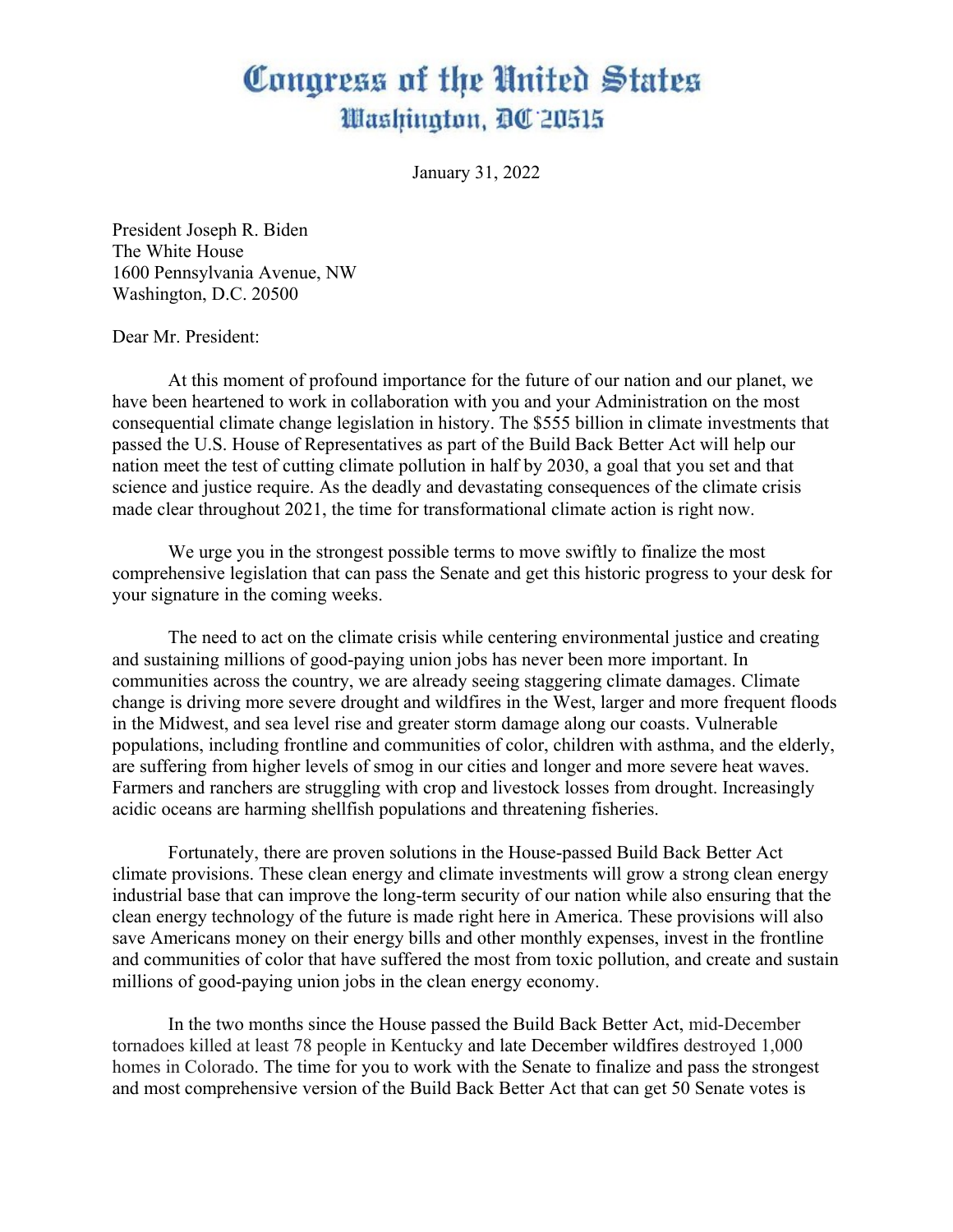right now. We must seize this moment for all Americans and enact these vitally important climate investments into law in the coming weeks.

Thank you for your leadership in addressing the climate crisis, which impacts all Americans.

Sincerely,

Wille Len

Mike Levin Member of Congress

Dina Titus Member of Congress

aaig

Angie Craig Member of Congress

Matt Cartwright Member of Congress

tarder

Josh Harder Member of Congress

Jakana Hayes

Member of Congress

Abreau D. Spanberger

Abigail Davis Spanberger Member of Congress

 $Shar$ ree L. Davids Member of Congress

Andy Kim Member of Congress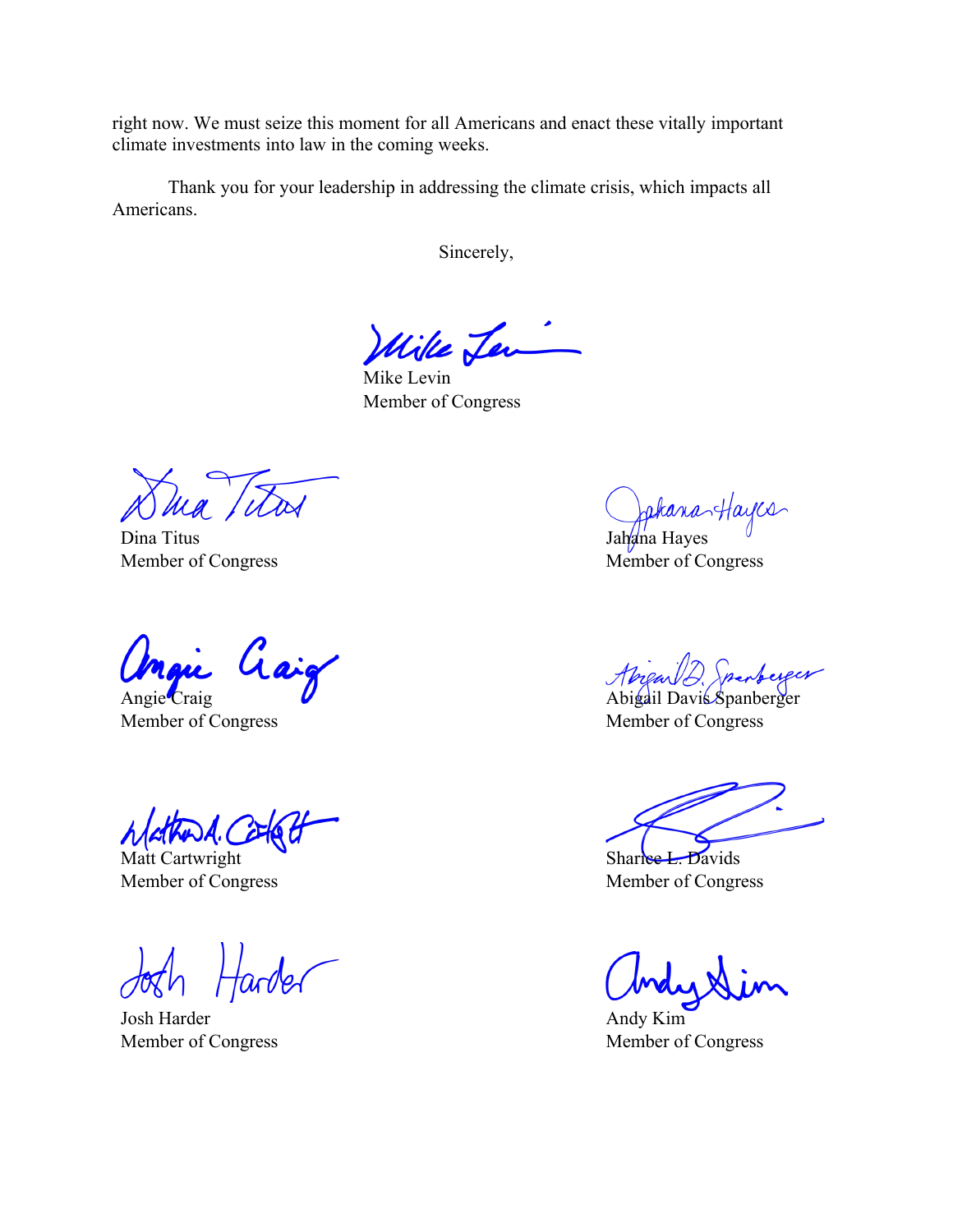$1 - \gamma m$ 

Tom Malinowski Member of Congress

willielyne

Cynthia Axne Member of Congress

Fusic lee

Susie Lee Member of Congress

Kurt Schrader Member of Congress

Katie Porter Member of Congress

mick, Kieder

Daniel T. Kildee Member of Congress

Chris Pappas

Member of Congress

Haley M. Stevens Member of Congress

Tom O'Halleran

Member of Congress

 $\mathbf{\Omega}$ usan  $\mathbf{\Omega}$ Member of Congress

Antonio Delgado Member of Congress

Reiner

Josh Gottheimer Member of Congress